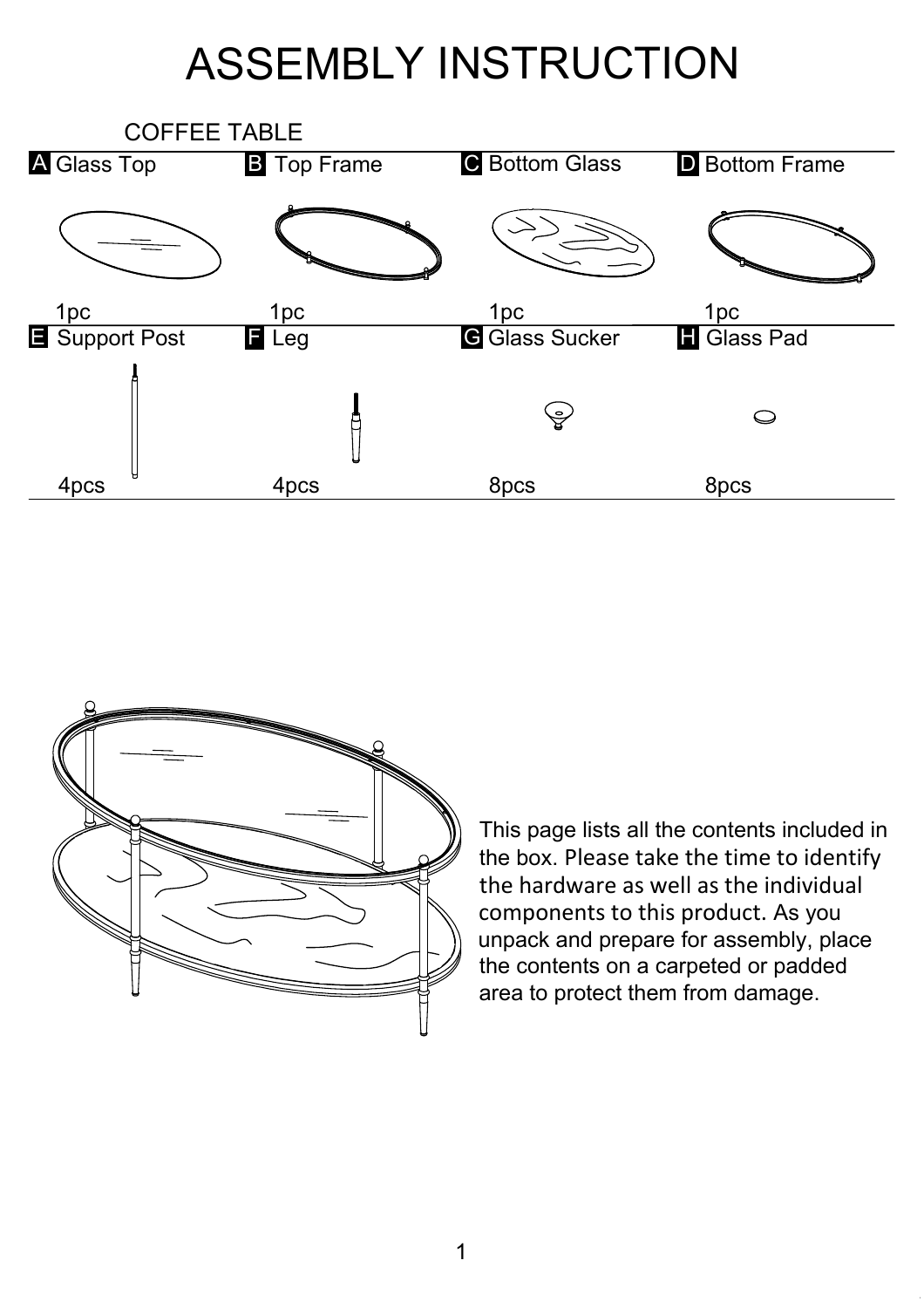1 Put the Top Frame (B) on a smooth flat surface, attach Support Post (E) to Top Frame (B) as below shown.



2 Assemble Bottom Frame (D) with Support Post (E) using Leg (F) as below shown.